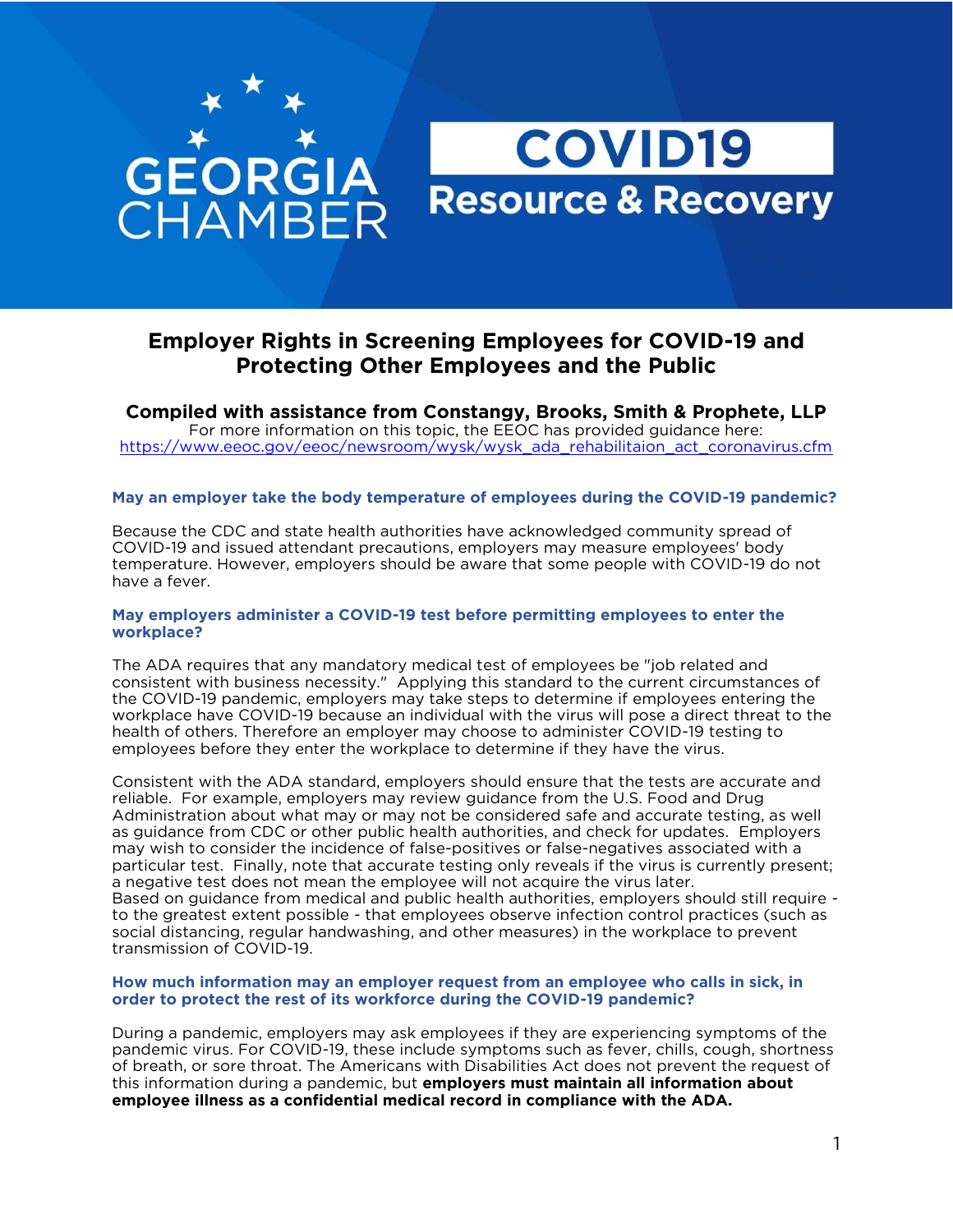# **GEORGIA HAMBER**

## **COVID19 Resource & Recovery**

#### How much information may an emplover request from an emplovee who calls in sick, in order to protect the rest of its workforce during the COVID-19 pandemic? (continued) **order to protect the rest of its workforce during the COVID-19 pandemic? (continued)**

As public health authorities and doctors learn more about COVID-19, they may expand the list of associated symptoms. Employers should rely on the CDC, other public health authorities, and reputable medical sources for guidance on emerging symptoms associated with the disease. These sources may guide employers when choosing questions to ask employees to determine whether they would pose a direct threat to health in the workplace. For example, additional symptoms beyond fever or cough may include new loss of smell or taste as well as  $\alpha$  astrointestinal problems, such as nausea, diarrhea, and vomiting.  $\mathcal{G}$  as a naute that as nausely such as nausely such as nausely  $\mathcal{G}$ .

An employer *may not* provide the name of an individual with COVID-19 to other employees.<br>An employer *may* reach out to employees that have come into contact with a confirmed COVID-19 case to inform them of their potential exposure, however the employers should take caution in releasing any information that may indirectly identify the sick individual. Remind employees that discrimination or harassment against individuals that are suspected to have tested positive for, or been exposed to, coronavirus is strictly prohibited. An  $t_{\text{m}}$  tests have tested positive for a public health agency. employee's name may be disclosed to a public health agency.

If an employee has a confirmed case of COVID-19 it is considered a recordable illness by<br>OSHA, and employers are responsible for recording cases on OSHA Form 300 if the case is work related. A COVID-19 case is considered "work related" when:

- 1. There is objective evidence that a COVID-19 case may be work-related. This could include, for example, a number of cases developing among workers who work closely together without an alternative explanation; and
- 2. The evidence was reasonably available to the employer. Examples of reasonably available evidence include information given to the employer by employees, as well as information that an employer learns regarding its employees' health and safety in the ordinary course of managing its business and employees. ordinary course of managing its business and employees.

#### **Can employers require employees to stay home if they have symptoms of COVID-19?**

Yes. The CDC states that employees who become ill with symptoms of COVID-19 should leave the workplace. The Americans with Disabilities Act does not interfere with employers following this advice. following this advice.

#### **When employees return to work, can employers require doctors' notes certifying that they may return?**

Yes. However, employers should keep in mind that medical professionals are already<br>overwhelmed during this crisis. Employers should consider alternative options, such as emails, phone calls, or messaging apps, to confirm an employee's fitness for returning to work phone calls, or messaging apps, to confirm an employee's fitness for returning to work.